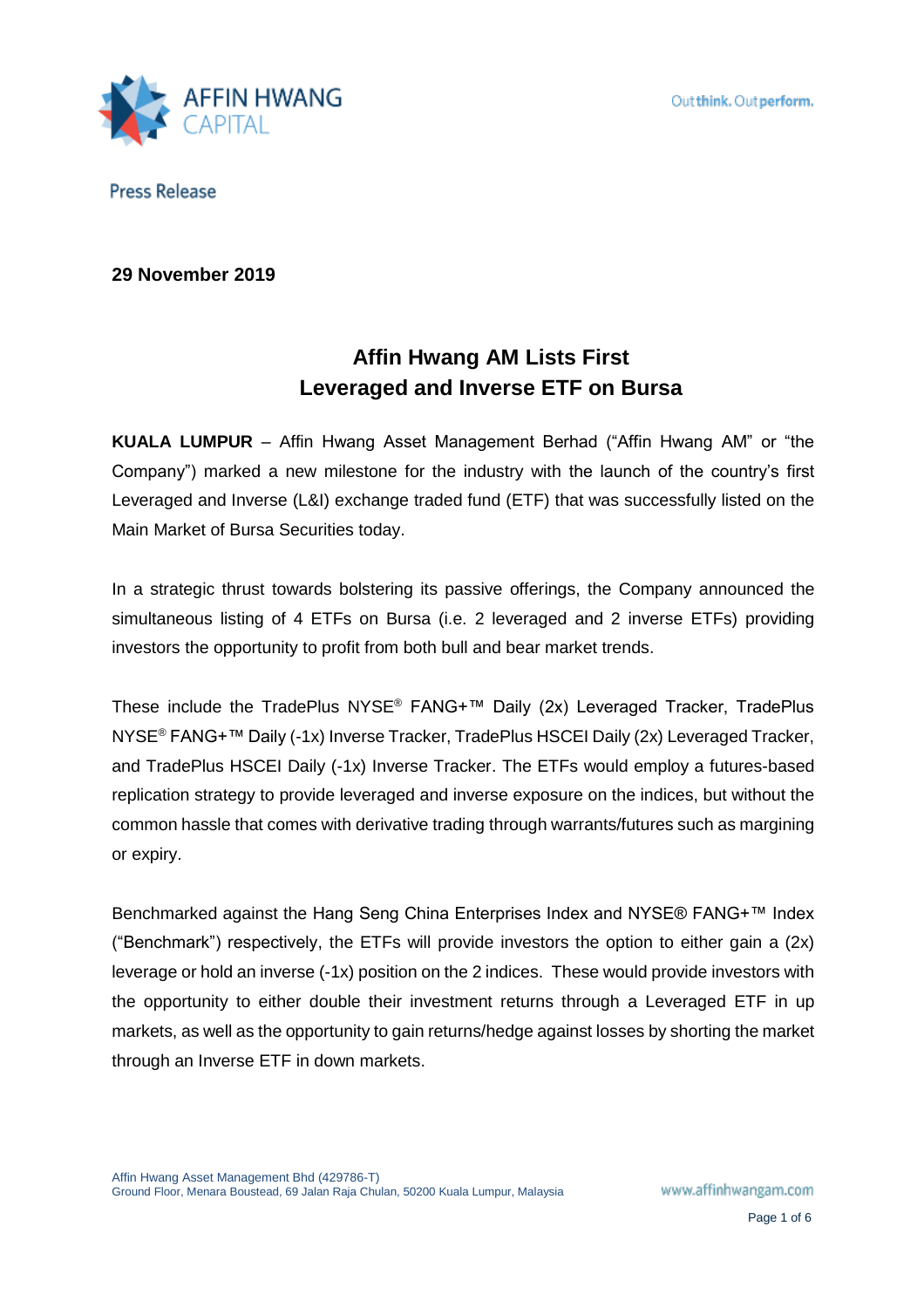

**Teng Chee Wai, Managing Director of Affin Hwang AM** said, "Innovation has always been a key thrust of the company to bring new product solutions and strategies for our clients to help them diversify and grow their wealth. With heightened volatility in markets today, the L&I ETFs would provide investors a tactical window to capitalise on benchmark movements by trading on market news/noise and profit from volatility. There is wealth to be made in both directions of the market."

"We carefully handpicked the 2 indices (i.e. Hang Seng China Enterprises Index and NYSE® FANG+™ Index) for their secular and highly volatile trend which is essential for short-term trading tools like L&I ETFs. Investors can then express their market views through these instruments and employ them as building blocks in a portfolio whether as tools for trading or hedging purposes," Teng adds.

**Datuk Muhamad Umar Swift, Chief Executive Officer of Bursa Malaysia Berhad** said, "Bursa Malaysia is excited to welcome the country's first L&I ETF, following the enhancement of the ETF framework earlier this year to elevate the potential of the Malaysian ETF market. We commend Affin Hwang AM's innovative push towards sophisticated ETF products to spur competitive growth of the industry and increase market vibrancy. With the introduction of L&I ETFs, the investing public now has a wider range of low-cost investment opportunities to diversify their portfolios with and seek investment results across different time horizons and risk profiles."

**Mr Jaekyu Bae, Executive Vice President & Chief Investment Officer of Samsung Asset Management** said**,** "We at Samsung Asset Management are proud of our valued partner Affin Hwang AM in becoming the first issuer of L&I ETFs in Malaysia. Our joint partnership and commitment in promoting growth of the ETF market in Malaysia will continue to be strong in the future. As an ETF pioneer in the industry, Samsung Asset Management launched the first L&I ETFs in Korea and Hong Kong that has driven market vibrancy in their respective stock exchanges."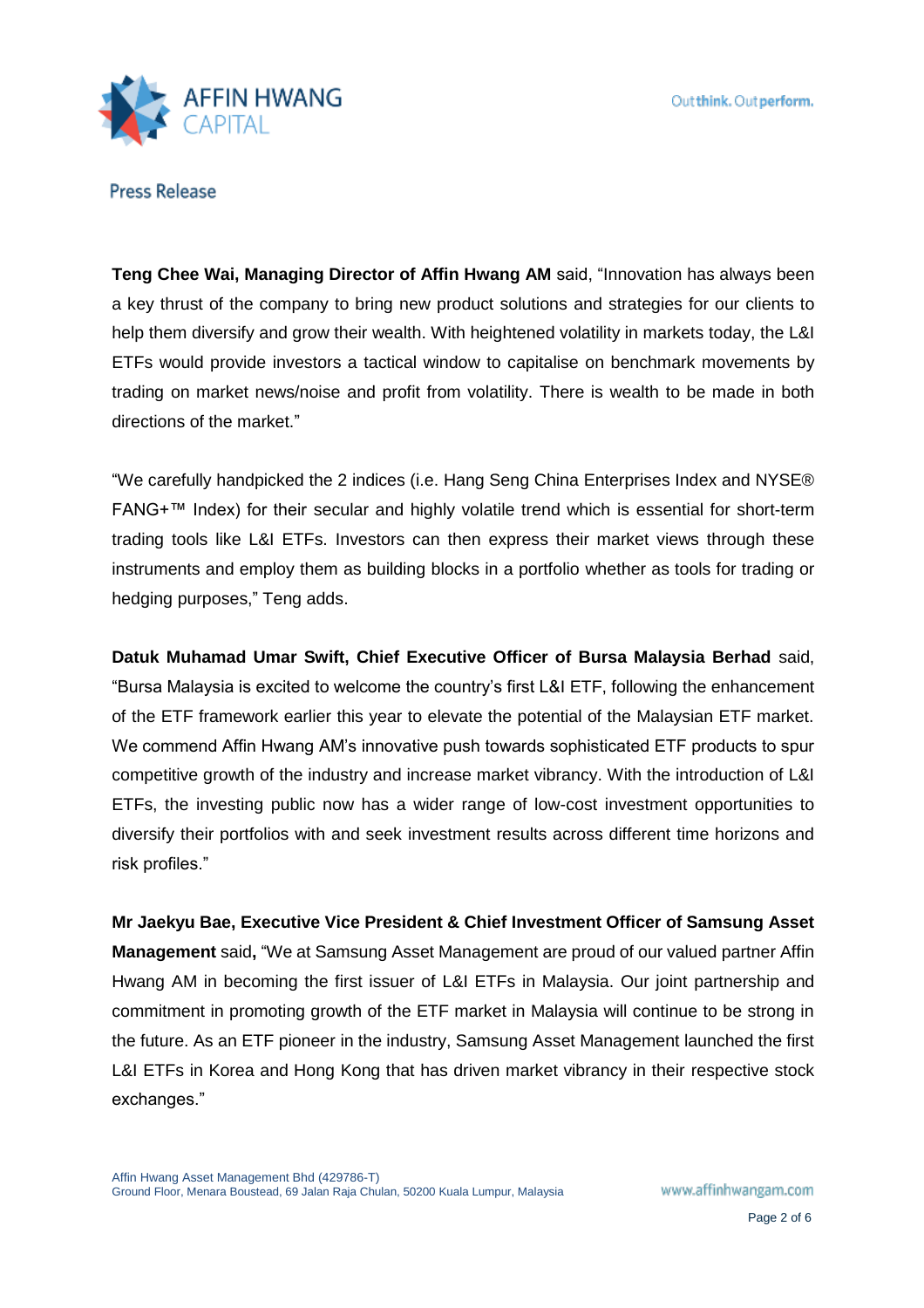

"We believe these innovative products will attract investors' participation from both the institutional and retail sector, as well as be a catalyst in spurring growth of other plain-vanilla ETFs. Samsung will continue to give strong support to Affin Hwang AM in advancing the ETF market in this country through more innovative collaboration," Mr Bae continues.

With the Company's 2 current ETF offerings (i.e. TradePlus Shariah Gold Tracker and TradePlus S&P New China Tracker) which provides exposure to Gold and China's new economy respectively, today's new listings would bring the Company's total ETFs to 6, making Affin Hwang AM the largest ETF provider in Malaysia (in term of number of ETFs listed) as it continues to expand its product suite.

| <b>Fund Name</b>   | <b>TradePlus NYSE</b> | <b>TradePlus NYSE</b> | <b>TradePlus</b>   | <b>TradePlus</b>   |
|--------------------|-----------------------|-----------------------|--------------------|--------------------|
|                    | <b>FANG+ Daily</b>    | <b>FANG+ Daily</b>    | <b>HSCEI Daily</b> | <b>HSCEI Daily</b> |
|                    | (2x) Leveraged        | (-1x) Inverse         | (2x) Leveraged     | (-1x) Inverse      |
|                    | <b>Tracker</b>        | <b>Tracker</b>        | <b>Tracker</b>     | <b>Tracker</b>     |
| <b>Stock Code</b>  | 0830EA                | 0831EA                | 0832EA             | 0833EA             |
| <b>Stock Short</b> | FANG-2XL              | FANG-1XI              | HSCEI-2XL          | HSCEI-1XI          |
| Name               |                       |                       |                    |                    |

Units of the Funds starts trading today on Bursa Securities under the following stock code:-

Investors can buy and sell units throughout the trading day like any other publicly-traded shares, with a minimum board lot size of 100 Units. The TradePlus NYSE FANG+ Daily (2x) Leveraged Tracker, and TradePlus NYSE FANG+ Daily (-1x) Inverse Tracker was launched at an initial issue price of RM4.00 per unit, while the TradePlus HSCEI Daily (2x) Leveraged Tracker, and TradePlus HSCEI Daily (-1x) Inverse Tracker was launched at an initial issue price of RM2.00 per unit.

- End of Press Release –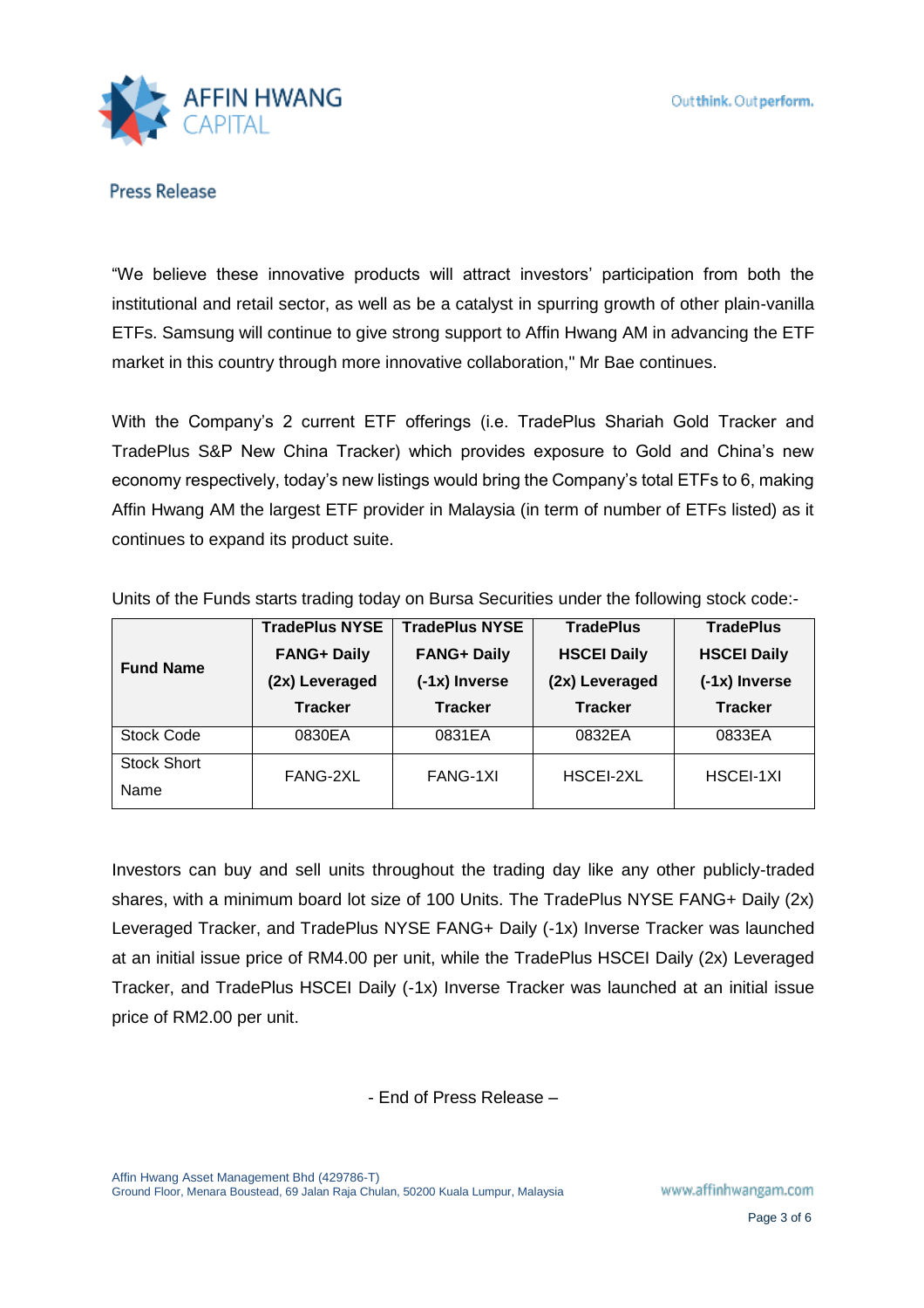

### **For media enquiries, please contact:**

Lee Sheung Un | sheungun.lee@affinhwangam.com | +6017 296 3781

## **Appendix**

Table 1: Top 10 Constituents within HSCEI Index

| <b>No</b> | <b>Company Name</b>  |
|-----------|----------------------|
| 1         | <b>CCB</b>           |
| 2         | Ping An              |
| 3         | Tencent              |
| 4         | <b>ICBC</b>          |
| 5         | China Mobile         |
| 6         | <b>Bank of China</b> |
| 7         | <b>CNOOC</b>         |
| 8         | China Life           |
| 9         | CM Bank              |
| 10        | Sinopec Corp         |

*Source: Hang Seng Indexes Company Limited , as at 31 Oct 2019* 

### Table 2: Top 10 Constituents within NYSE FANG+ Index

| <b>No</b> | <b>Company Name</b> |
|-----------|---------------------|
| 1         | Facebook            |
| 2         | Apple               |
| 3         | Amazon              |
| 4         | <b>Netflix</b>      |
| 5         | Alphabet            |
| 6         | Alibaba             |
| 7         | Baidu               |
| 8         | Nvidia              |
| 9         | Tesla               |
| 10        | Twitter             |

*Source: ICE Data Indices, LLC , as at 31 Oct 2019* 

### **About Affin Hwang Asset Management Berhad**

Affin Hwang Asset Management Bhd ("Affin Hwang AM" or the "Company") was incorporated in Malaysia on 2 May 1997 under the Companies Act 1965 and began its operations under the name Hwang-DBS Unit Trust Berhad in 2001. In early 2014, the Company was acquired by the Affin Banking Group ("Affin") and hence, is now supported by a major home-grown financial services conglomerate. Affin has close to 40 years of experience in financial industry which focuses on commercial, Islamic and investment banking services, money broking, fund management and underwriting of life and general insurance business. Additionally, Affin Hwang AM is also 27% owned by Nikko Asset Management International Limited, a wholly-owned subsidiary of Tokyo-based Nikko Asset Management Co. Ltd, a leading independent Asian investment management franchise. Its head

Affin Hwang Asset Management Bhd (429786-T) Ground Floor, Menara Boustead, 69 Jalan Raja Chulan, 50200 Kuala Lumpur, Malaysia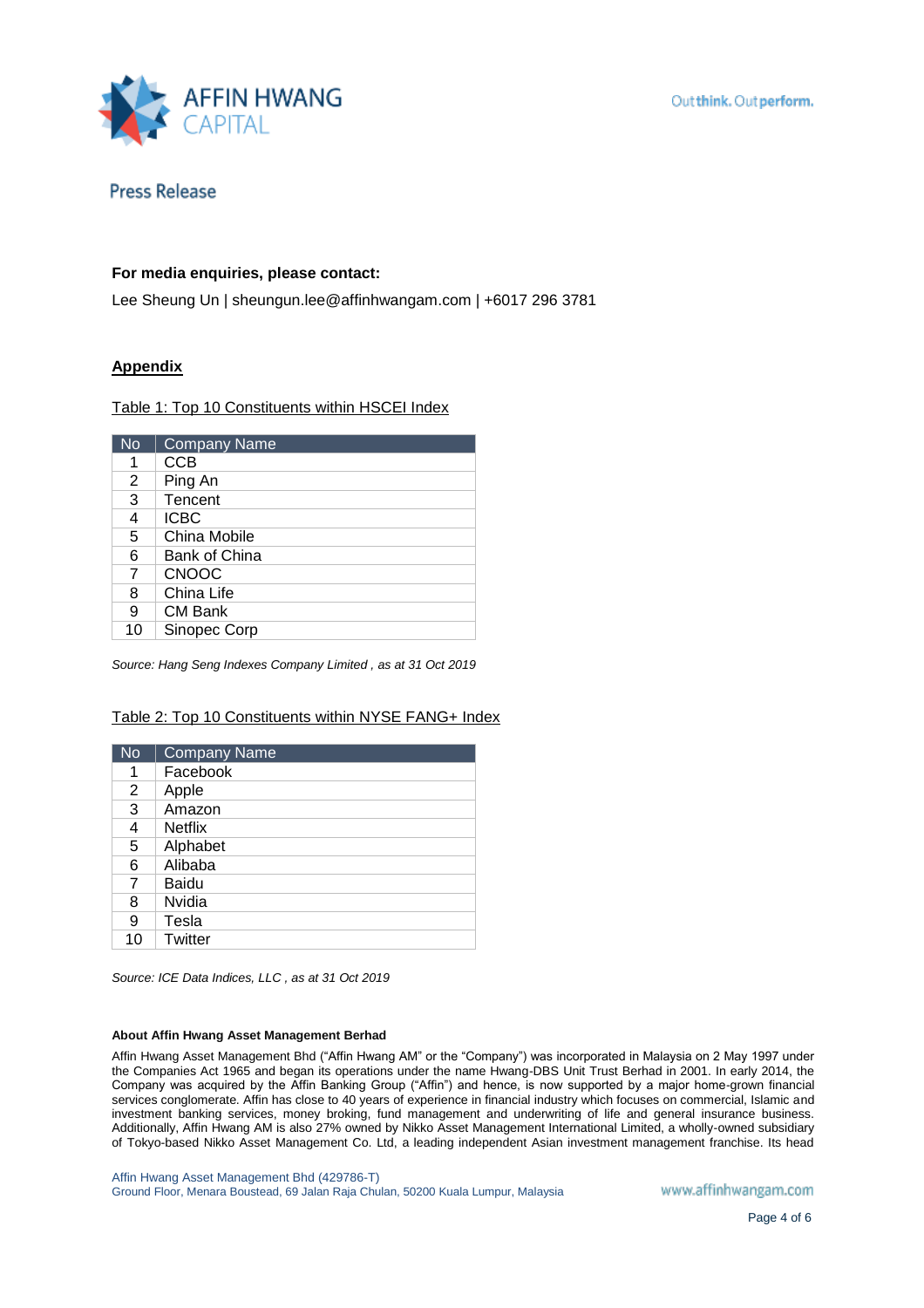

office is located in Kuala Lumpur and has a total of 7 main sales offices located in Peninsular and East Malaysia. They are in Penang, Ipoh, Malacca, Johor Bahru, Kuching, Miri and Kota Kinabalu.

Affin Hwang AM's core business is providing fund management services to private clients, as well as to retail clients via its stable of unit trust funds and private retirement schemes. The Company offers wide range of unit trust products and investment solutions with underlying investments comprising conventional equities, balanced, bond, money market, capital guaranteed, capital protected, global, structured and feeder funds, as well as Shariah-compliant equity, Islamic money market instruments and Islamic fixed income funds. Affin Hwang AM's Shariah investment solutions are made available through its wholly-owned subsidiary and Islamic investment arm, AIIMAN Asset Management Sdn. Bhd. ("AIIMAN")

Since its inception in 2001, Affin Hwang AM has achieved an exponential growth in its total assets under administration ("AUA"). As at 31 October 2019, the total AUA, comprising in-house unit trust funds as well as corporate and discretionary portfolios stood at approximately RM55.18 billion (combined AUA of Affin Hwang AM and AIIMAN).

### **Disclaimer**

This press release has been prepared by Affin Hwang Asset Management Berhad (hereinafter referred to as "Affin Hwang AM") specific for its use and for a specific target audience only. All information contained within this press release belongs to Affin Hwang AM and may not be copied, distributed or otherwise disseminated in whole or in part without written consent of Affin Hwang AM.

The information contained in this press release may include, but is not limited to opinions, analysis, forecasts, projections and expectations (collectively referred to as "Opinions"). Such information has been obtained from various sources including those in the public domain, are merely expressions of belief. Although this press release has been prepared on the basis of information and/or Opinions that are believed to be correct at the time the presentation was prepared, Affin Hwang AM makes no expressed or implied warranty as to the accuracy and completeness of any such information and/or Opinions.

Affin Hwang AM is not acting as an advisor or agent to any person to whom this press release is directed. Such persons must make their own independent assessments of the contents of this press release, should not treat such content as advice relating to legal, accounting, taxation or investment matters and should consult their own advisers.

Nothing in this press release is intended to be, or should be construed as an offer to buy or sell, or invitation to subscribe for, any securities. Neither Affin Hwang AM nor any of its directors, employees or representatives are to have any liability (including liability to any person by reason of negligence or negligent misstatement) from any statement, opinion, information or matter (expressed or implied) arising out of, contained in or derived from or any omission from this press release, except liability under statute that cannot be excluded.

### **Warning Statement**:

The Master Prospectus is available for the TradePlus HSCEI Daily (2x) Leveraged Tracker, the TradePlus HSCEI Daily (-1x) Inverse Tracker, the TradePlus NYSE® FANG+TM Daily (2x) Leveraged Tracker, and the TradePlus NYSE® FANG+TM Daily (- 1x) Inverse Tracker (collectively known as the "Funds"), and investors have the right to request for a copy of it. Investors are advised to read and understand the contents of the Master Prospectus dated 26 November 2019 for the Funds before investing. The Master Prospectus has been registered with the Securities Commission Malaysia, who takes no responsibility for its content. A e-copy of the Master Prospectus can be obtained at the Affin Hwang Asset Management Berhad's website www.tradeplus.com.my. As with any forms of financial products, the financial product mentioned herein carries with it various risks. Investors are advised to consider the general, and specific risks involved as stipulated in its Master Prospectus before investing. There are also fees and charges involved when investing in the Funds, and investors are advised to consider the fees and charges carefully before investing. The price of units and distribution payable, if any, may go down as well as up, and past performance of the Funds should not be taken as indicative of its future performance.

### **Licensing Disclosure Statement, and Conditions:**

### *Hang Seng Indexes Company Limited*

The Hang Seng China Enterprises Futures 2x Leveraged Index and the Hang Seng China Enterprises Futures Short Index (the "Indices") are published and compiled by Hang Seng Indexes Company Limited pursuant to a licence from Hang Seng Data Services Limited. The mark and name Hang Seng China Enterprises Futures 2x Leveraged Index and Hang Seng China Enterprises Futures Short Index are proprietary to Hang Seng Data Services Limited. Hang Seng Indexes Company Limited and Hang Seng Data Services Limited have agreed to the use of, and reference to, the Indices by Affin Hwang Asset Management Berhad in connection with TradePlus HSCEI Daily (2x) Leveraged Tracker and TradePlus HSCEI Daily (-1x) Inverse Tracker (the "Products"), BUT NEITHER HANG SENG INDEXES COMPANY LIMITED NOR HANG SENG DATA SERVICES LIMITED WARRANTS OR REPRESENTS OR GUARANTEES TO ANY BROKER OR HOLDER OF THE PRODUCT OR ANY OTHER PERSON (i) THE ACCURACY OR COMPLETENESS OF THE INDICES AND ITS COMPUTATION OR ANY INFORMATION

Affin Hwang Asset Management Bhd (429786-T) Ground Floor, Menara Boustead, 69 Jalan Raja Chulan, 50200 Kuala Lumpur, Malaysia